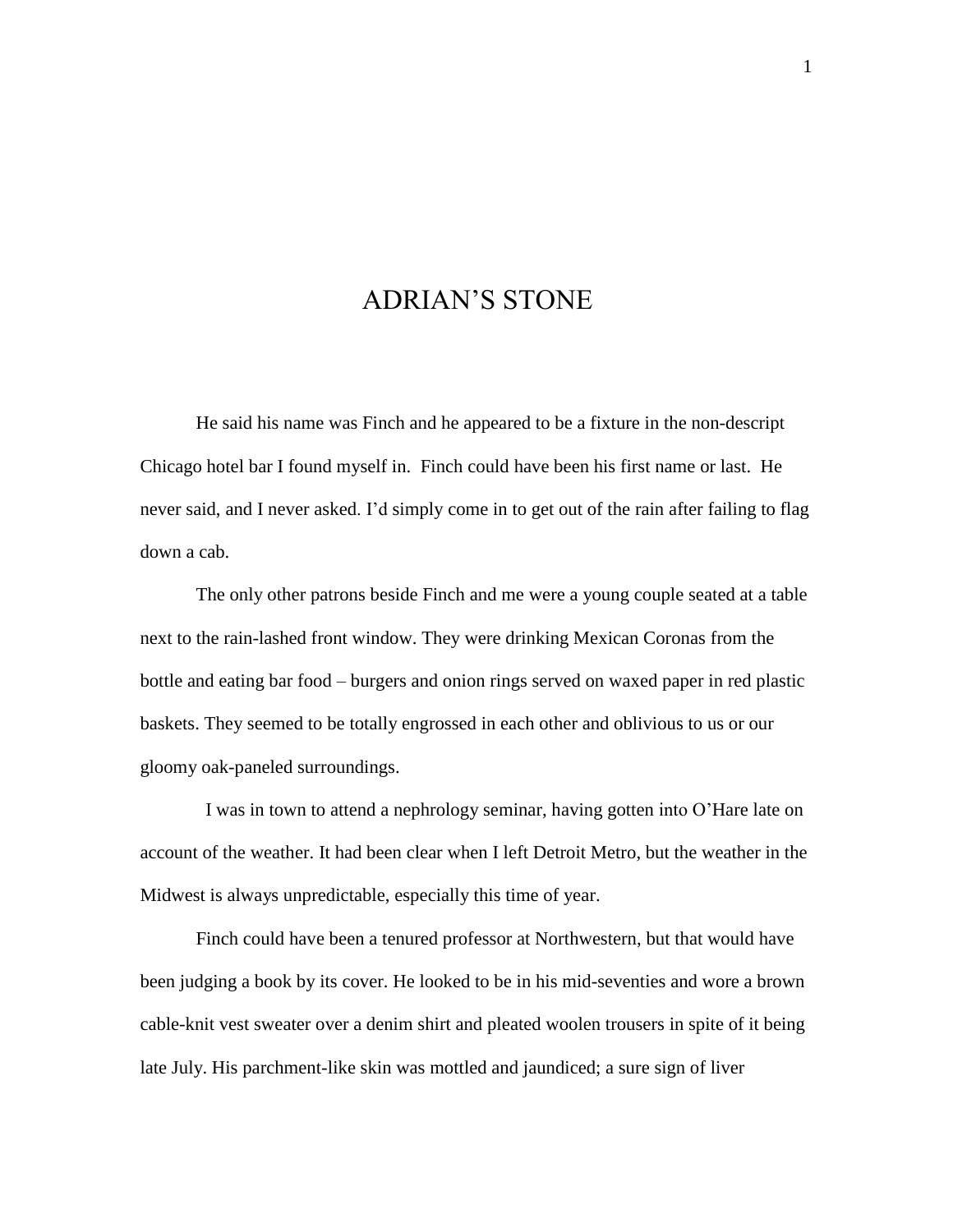cirrhosis, and he smoked an unfiltered Camel cigarette. Since the overflowing at his elbow held six crushed butts and three cherry stems, I guessed the Manhattan he was working on wasn't his first.

I typically avoid strangers who foist themselves on others, so I warily accepted his beckoned invitation to join him. Maybe it was because of the watery blue eyes that seemed to be pleading for company – for someone willing to listen. Someone like me; who should have known better. I placed the briefcase carrying my research notes on the stool between Finch and myself as a barrier to discourage further encroachment and ordered a Diet Coke from the bartender. If he had a twin it would have been the actor George Raft.

"Quite the storm, huh mister?" Finch said after introducing himself. He didn't offer a hand, yet his tone was warm.

I took off my wet herringbone blazer with its leather-patched elbows and draped it over the barstool separating us. "Yeah," I replied. "And where's a cab when you need one?"

He laughed and said, "Must be your first time in town."

"No. I've been to Chicago dozens of times."

"Salesman?"

"Nephrologist."

"I'm a retired sanitation specialist. I'd say that puts us at opposite ends of the same business."

"I suppose you could at that. However, my interests lay in the development of portable low cost dialysis machines."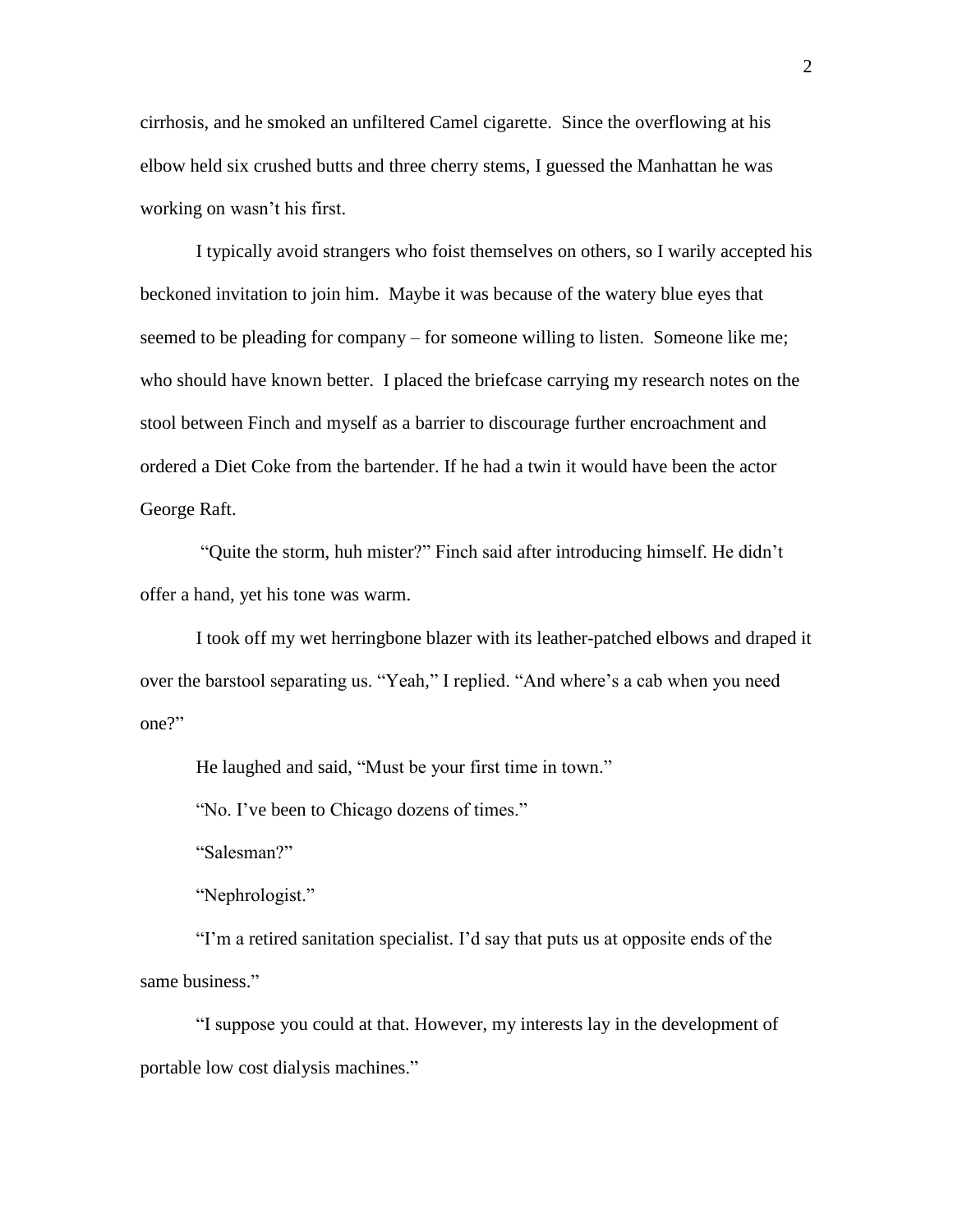His sallow expression darkened. "Such a machine might have saved my mother's life. She died while a blizzard raged outside her Michigan farmhouse. Snowbound, alone, and unable get out for days, she missed a twice-weekly dialysis procedure."

I reached for my Diet Coke and took a sip while trying to wish away the storm. I didn't want to hear what I guessed was coming next – a lengthy story of how the medical profession failed to save the life of someone whose time had finally come.

Finch took a last drag off his Camel before tamping it out among the other dead butts in the overflowing ashtray. "Your coming here today was no accident," he said. "In fact, you might say I expected you."

I felt a sudden chill that had nothing to do with the air conditioning blasting from an overhead vent. "Really? How so?"

Finch reached deep into a pants pocket and pulled out a stone no bigger than an infant's clenched fist. Deep brown in color – almost black, it was encircled by a thin tracery of ochre, such as one might tie an irregularly shaped package. He nudged it towards me with a hopeful smile.

"What's this?" I asked. "Some kind of game?"

Finch took a long swallow of his Manhattan and cleared his throat before speaking. "Look's like an ordinary stone, doesn't it?"

I nodded and turned to glance expectantly towards the young couple sitting beneath the windows fronting Michigan Avenue. Beyond them the storm raged with renewed intensity. There would be no getting away from Finch now.

He reached for the open pack of Camels at his elbow and shook one out. "Mind?" he asked, and held it aloft between nicotine-stained fingers as if seeking my approval.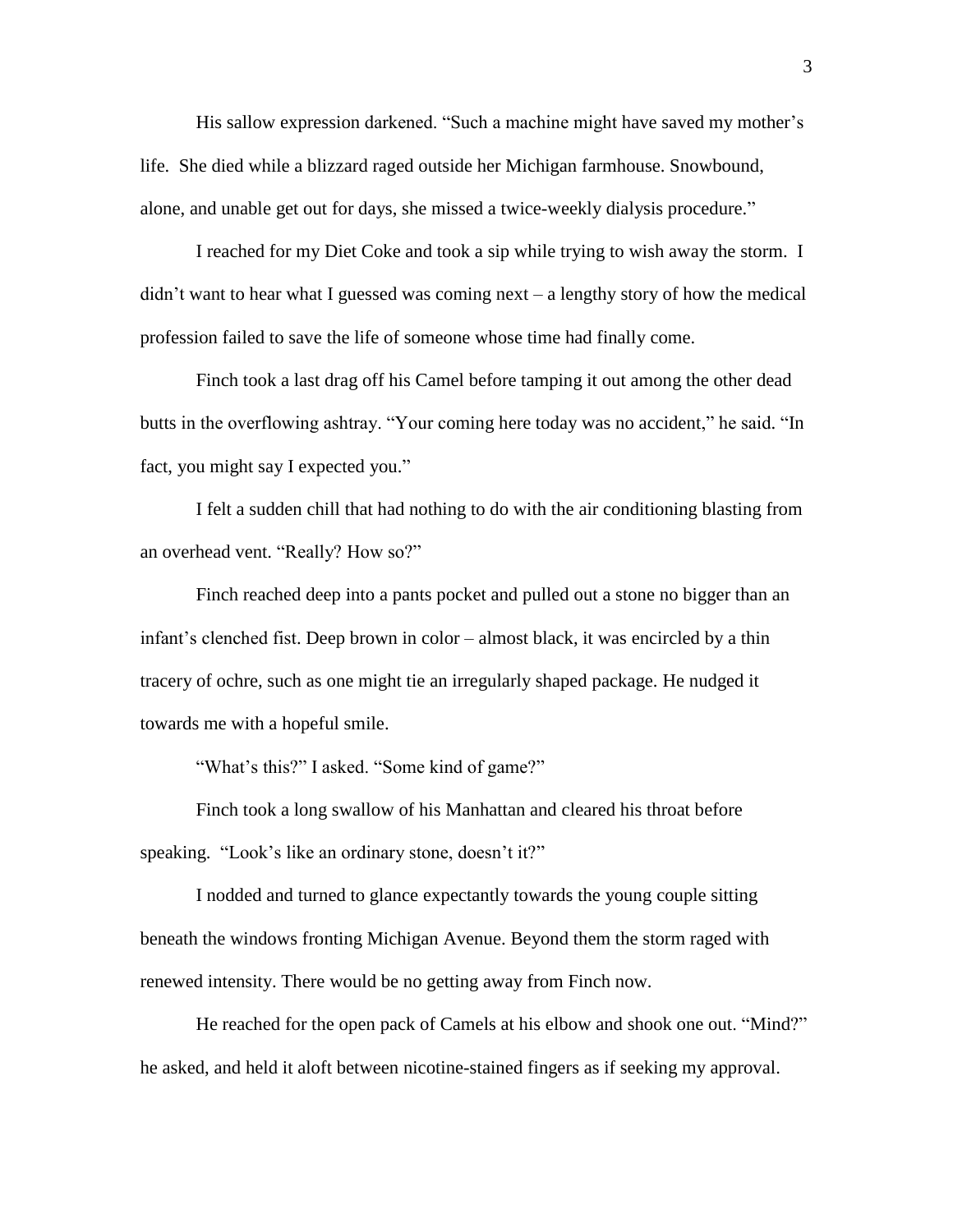"Actually yes, I do."

He wordlessly returned the cigarette to the pack and set it aside before picking up the stone. He held it in his open palm for several long seconds before beginning the story that haunts me to this day.

"My late wife Elaine and I were living in Cleveland at the time," he said in a voice made husky by cigarettes and alcohol. "This would have been ninety-eighty-seven, the year my mother passed during that blizzard I mentioned. She lived to be ninety-five, which is more than I can say for my chances." Finch patted his diseased liver before going on. "Like me, she was a heavy smoker for most of her life. Late-stage lung cancer was diagnosed only months before her death, but by then her bladder and kidneys had been compromised. Unable to rid the blood of excess potassium…well, you know the outcome."

I had seen many such cases. "All too well," I replied with a sideways glance at the stone cradled in Finch's palm.

"My father died ten years earlier," he said as an afterthought. "A stroke. Mercifully, he was spared from witnessing Mother's passing."

"You say you're from Cleveland," I said without thinking of the consequences. "What brings you to Chicago?"

Finch lowered the stone to the bar's slick mahogany surface and flexed his knobbed fingers as if to suggest it had become an unbearable burden. "After Elaine died I sold our place in Cleveland and moved in with an older widowed sister who had taken an apartment not far from here. Now she's gone too."

By now, Finch's nearness was almost suffocating. "No living relatives, I take it?"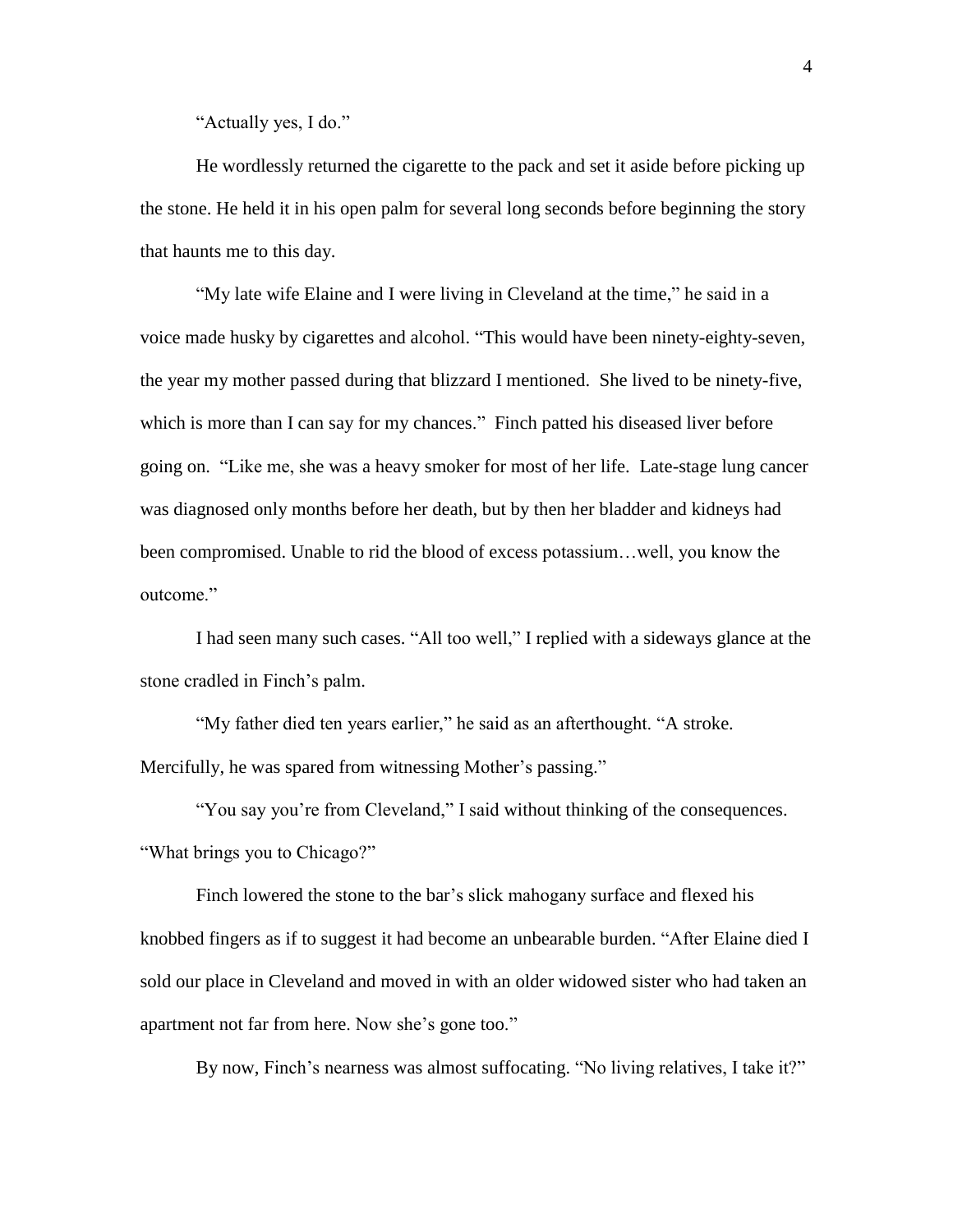"None, save for a distant cousin somewhere in Topeka."

"Is that when your story takes place, in Topeka?"

"No. The story takes place in Pentwater, Michigan where Elaine and our son Adrian attended my mother's funeral. Adrian, a Marine first lieutenant, was granted a bereavement leave for the occasion. That was ten years ago. My parents once had a home near Pentwater, and that's where Mother wanted to be buried, next to my father, his parents, and my father's youngest brother."

"I know Pentwater. Lovely place. My wife and I vacationed there once."

"Are you from there originally?"

"No. I was born and raised in Traverse City. We live in Birmingham now. That's north of Detroit."

He closed his watery eyes and smiled. "Its small world after all, doctor. I was born and raised near Pentwater."

"Pentwater on the lake," I said. "Air-conditioned by nature and known for its beautiful and unspoiled sugar-sand beaches."

"Correct. Elaine, Adrian and I were joined there by my sister, her husband, and my older half-brother from our father's first marriage. He and his wife drove in from Escondido, California."

"They didn't fly?"

Finch shook his head. "A claustrophobe, she feared heights and wouldn't travel long distances unless it was in the backseat of their Mercedes with a bottle of red wine for company and a Hill's Brothers coffee can for relief."

"She must have been a real treat to have known."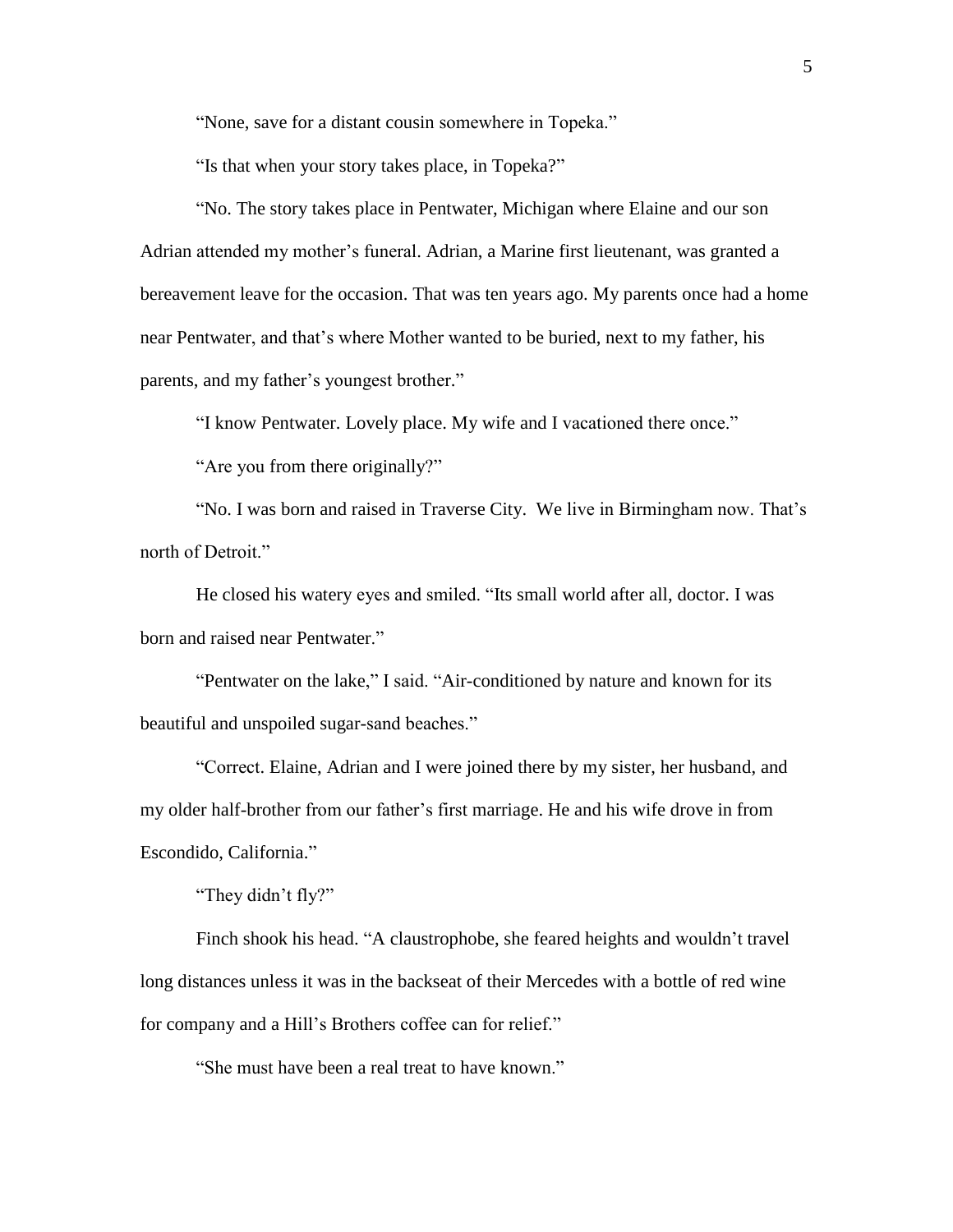Finch gave me an understanding nod before draining the last of his Manhattan. "She made my half-brother's life a living hell for fifty-two years."

"So, it was just the seven of you attending your mother's funeral?"

"As a family, yes. A Presbyterian minister unknown to any of us but recommended by the funeral director had come to read her eulogy." Finch waved a hand to attract the bartender. "Can I buy you a drink?" he asked. "Something stronger than a Diet Coke?"

"Thank you, but no."

Finch took my refusal with a shrug and went on. "Mother had many friends. Of course everyone said how natural she looked. But after what she went through? Hardly."

"This has all been very interesting," I began, "but I really need to find a cab."

"Please, wait," he said. "I won't take much more of your time."

"Five more minutes," I said, "assuming your story won't take longer."

Finch sat back with a satisfied smile as the bartender placed another Manhattan in front of him. After taking a sip to lubricate his tonsils, he began to relate his story.

"During Mother's services we were told of the remarkable appearance, the day before, of countless stones that had washed up on a secluded stretch of beach just south of town. It was presumed to have been the result of a terrific thunder storm that toppled century-old trees and loosened shingles on homes ten miles inland. Waves exceeding ten feet in height crashed ashore that day, and casting up tens upon thousands of stones such as you see here on the beach where none had ever been seen before. "

"Never?"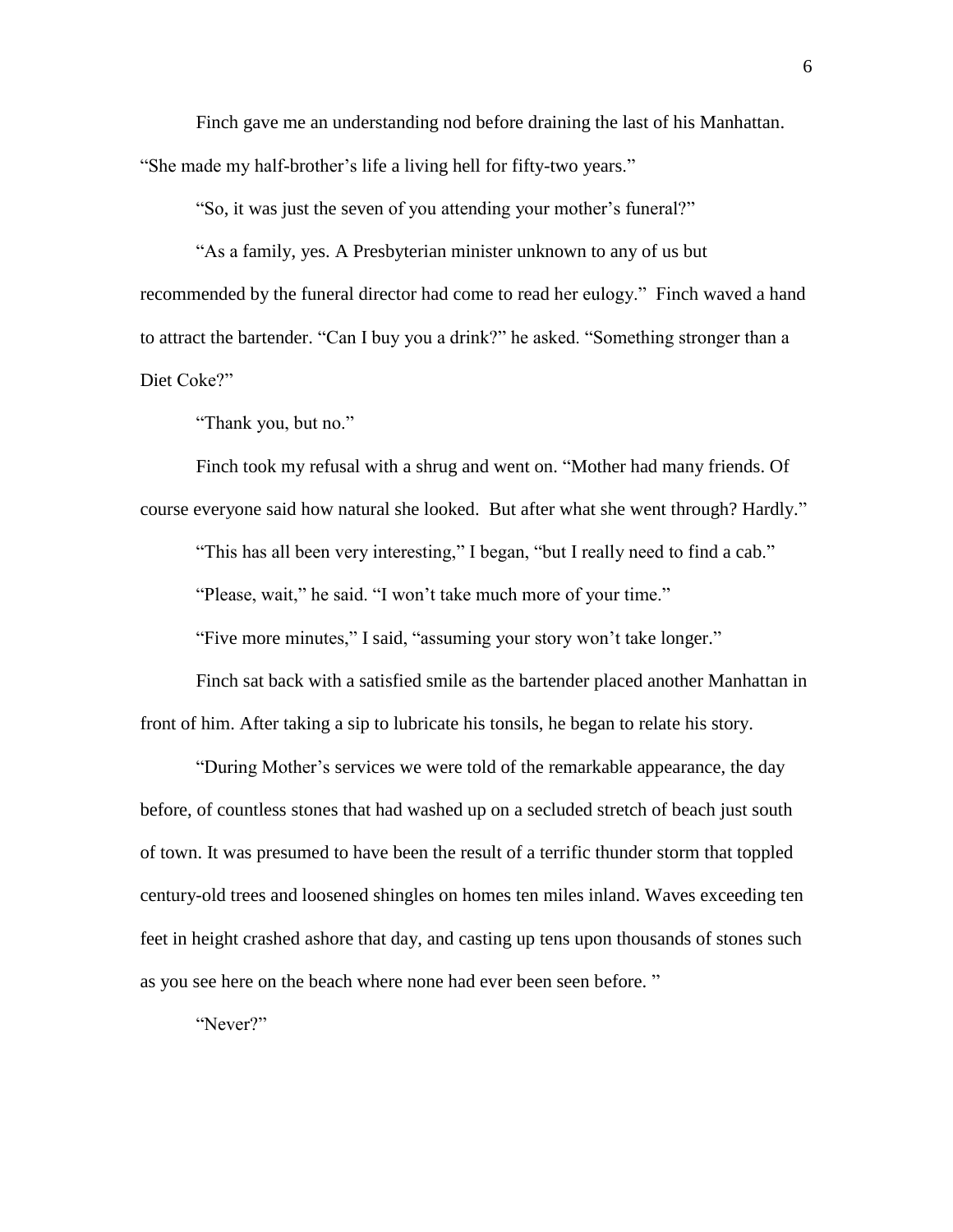"No, at least not in recent memory. Anyway, with the stones uppermost in mind, we changed into the swimsuits we'd brought with us and gathered up enough towels for everyone, to include a king-sized bed sheet upon which we could spread out. Elaine even prepared a picnic lunch of ham sandwiches, potato salad and lemonade, which I spiked with good Russian vodka."

I made a show of deliberately checking the time on my wristwatch. "Unless they're germane to the story, can we please skip the details and get on with it?"

"Yes, of course. My apologies, doctor. Now, where was I?"

"I believe you were going to the beach."

Finch smiled, as if recounting a distant memory. "Ah yes. So we loaded up our two cars and headed cross-town to the aforementioned beach. The sun was well up and hot as we walked down the sloping bluff to the water's edge. From there we made our way south until finding them."

"The stones?"

"Yes. Thousands upon thousands of them glisteningly wetly under the sun, and none bigger than the one you see here."

"It must have been an amazing sight."

"Like a Belgian cobblestone road after a night's rain. Enchanted, we set about gathering up as many stones as we could carry. More, as it turned out. We began selecting and then discarding one for another, prettier one, until each towel was piled high with them. Like children, we began laughing at the sheer silliness of what we were doing, until realizing it was at least a mile back to where we'd parked the cars."

"Logistics," I said. "That and winter is what defeated Napoleon."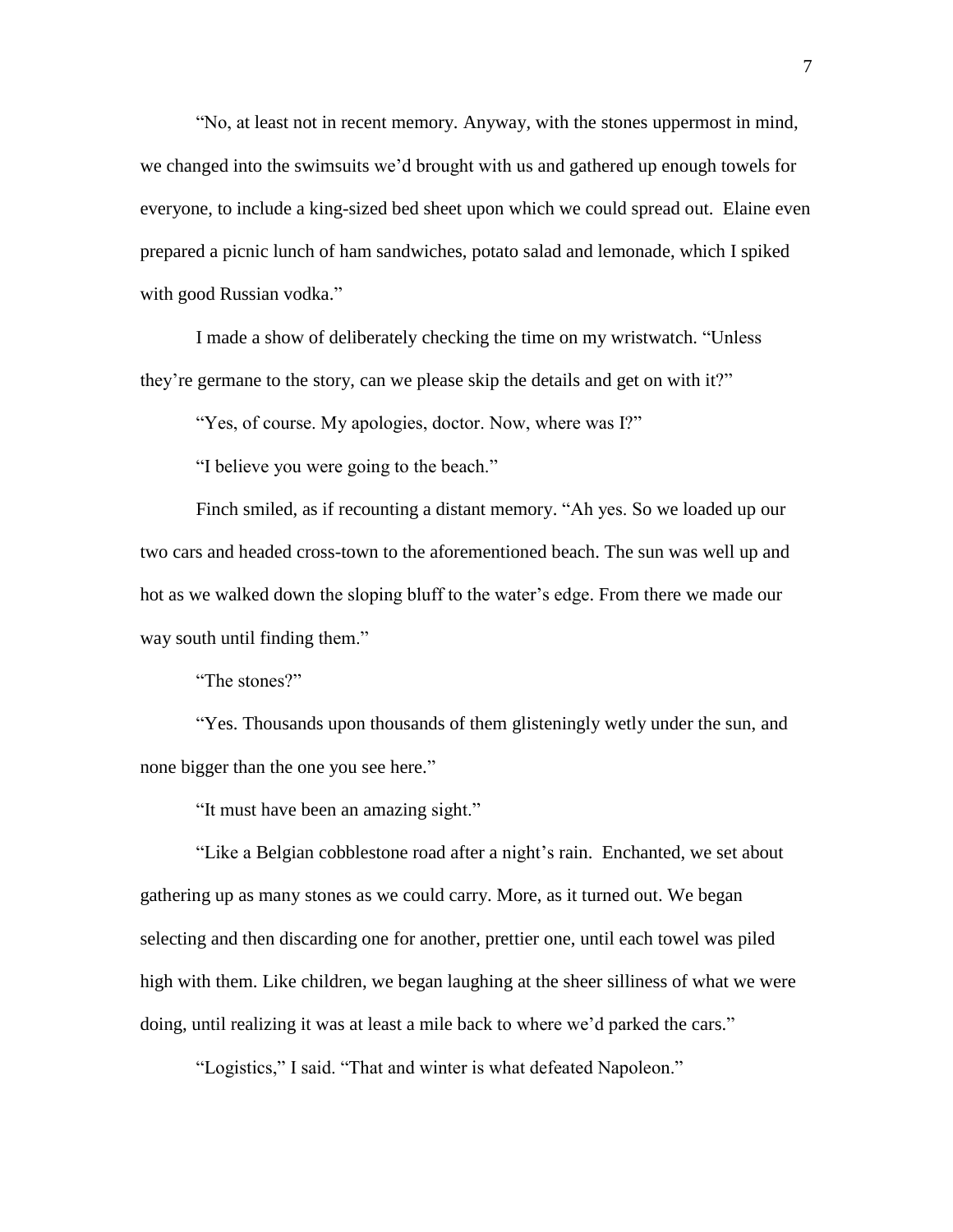"So I've heard," Finch replied. "Now we had to choose only the very best stones to take home with us. My son Adrian picked this one. He said it was lucky, except it turned out to be anything but."

Curious, I picked it up and rubbed my thumb over its smoothly-irregular surface, as if summoning a genie. "It looks perfectly ordinary to me."

Finch gently pried the stone from my fingers and dipped it into his Manhattan like a strawberry into hot chocolate. "Look at it now," he said, and held it up. Under the indirect bar lighting, the stone glowed with hidden color. Flecks of red and orange appeared where there'd previously been none. Its dull black surface had taken on depth, with a color like warm molasses. I was looking at a jewel.

Finch gave me a knowing smile. "We had just dumped the stones onto the bed sheet when a sudden flash of lightning stopped us dead in our tracks. Then the thunder came, louder than anything I'd ever heard." He paused, as if to let the imagery sink in.

"Must have been similar to the storm that preceded it."

"Exactly," Finch replied agreeably. "No more than a minute later and it was upon us. By then we couldn't see more than a hundred yards in any direction."

"Did you have to leave the stones behind?"

Finch chuckled. "We'd come too far for that. Instead, we began pulling the sheet still heaped with stones back up the beach. Of course it was in shreds before we had taken a dozen steps. Being too stubborn or stupid to quit, we piled as many stones as we could onto the towels and dragged them over the wet sand back to where we'd parked. In our excitement we had neglected to take the picnic basket with us. Say doc, are you sure I can't offer you a drink?"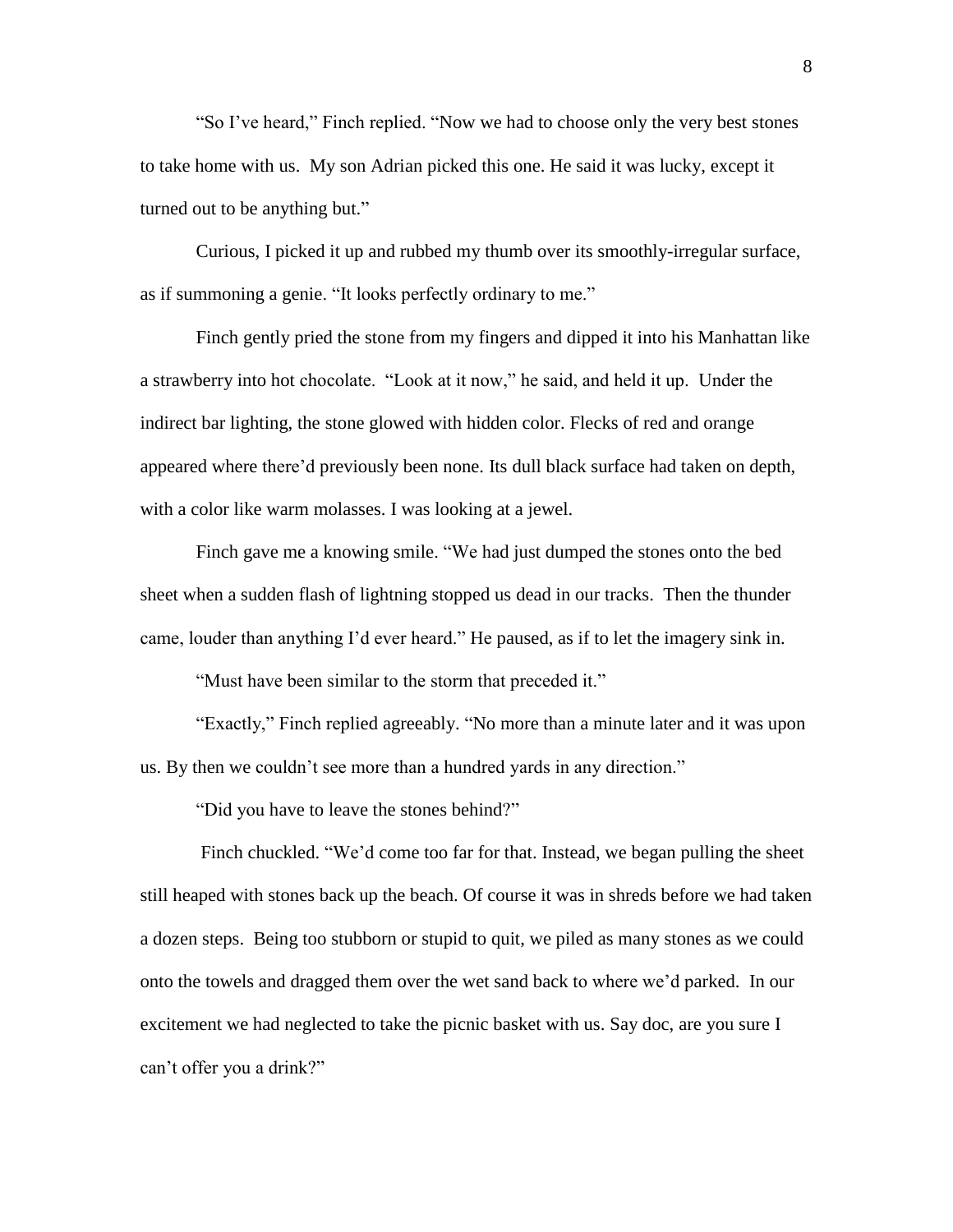At this point I was not only craving a drink, I was hungry too. "Considering my chances of finding a cab in this weather, a hamburger and a gin martini sound good."

Finch waved the bartender over. "A gin martini for my friend here," he said, "And make it a double."

"Make it a Beefeater with a twist," I said, and added, "Would it be possible to get a double cheeseburger with deli mustard and horseradish, no onions?"

"Comin' right up," the bartender said, and left to share my order with the kitchen while I finished what remained of the Diet Coke.

"So, where was I?" Finch repeated.

"You were lugging the stones…"

"Right you are. After unloading them into the trunks of our cars, I led the way back towards town. When we passed the cemetery where my mother had just been laid to rest, I slowed for no particular reason and turned in. Of course my poor half-brother had no choice but to follow. We parked opposite the family gravesite and waited an hour for the fast-moving storm to pass."

I held up a hand as a signal for Finch to hold his narrative when the bartender appeared with my double martini. "Cheeseburger will be ready in a few," he said, and turned to deliver two more Coronas to the hand-holding couple at the table in front.

"The minute the storm had roared inland," Finch began, "we left our cars and headed straight for Mother's unmarked grave. Of course there wouldn't be a proper headstone for another several weeks, and it would match the others. The flowers we'd so carefully set out the day before had been shattered by the storm. Downed tree branches were everywhere, like broken bones. Anyone who'd seen us in our swimsuits and bare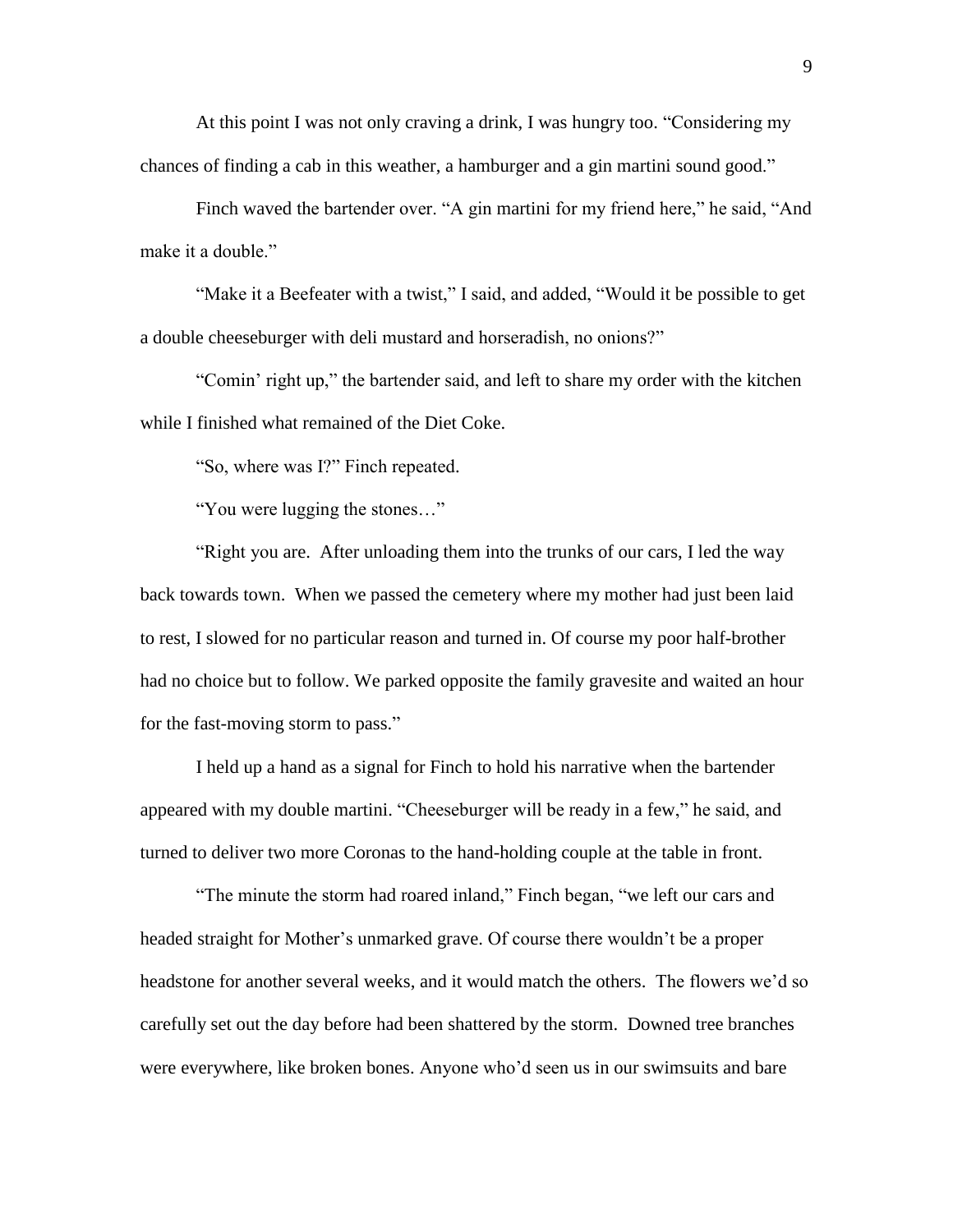feet would've thought we were crazy. Hell, maybe we were. Anyway, we had just finished clearing away the debris when Elaine suggested we use some of the stones to mark the family graves. We all agreed it was a great idea, so I arranged twelve stones in the shape of a heart where I guessed my mother's heart would be."

"That must have been a very touching moment," I said, and sat back when the bartender reappeared with a basketed cheeseburger and the fries that came with.

Finch wiped away a sudden tear and nodded. "We decided to return to the beach the next day, but this time with pails borrowed from the neighbors."

"So you were able to add more to your collection?"

Finch vigorously shook his head, as if denying a memory. "No sir. The stones were gone by then. That second storm I'm telling you about took 'em back, every damned one of them. We waded out as far as we could until we were crotch-deep in water, all the while hoping the stones might be waiting within an arms reach."

" $And?$ "

"There was nothing there, doc. Nothing but crystal clear water and a pure sand bottom. It was like it never happened, like a mirage, a figment of the imagination."

I took a bite of my medium-rare no-onion cheeseburger and chewed thoroughly while trying to picture Finch's improbable-sounding story in my mind. "You must have been terribly disappointed."

"Disappointed hardly describes it. We left for Cleveland the next day, and when we got home we put our share of the remaining stones in flowerpots and along windowsills where the sun would catch them. Early the next day Adrian left for Camp Pendleton in California. From there he shipped out for the Gulf. He made captain while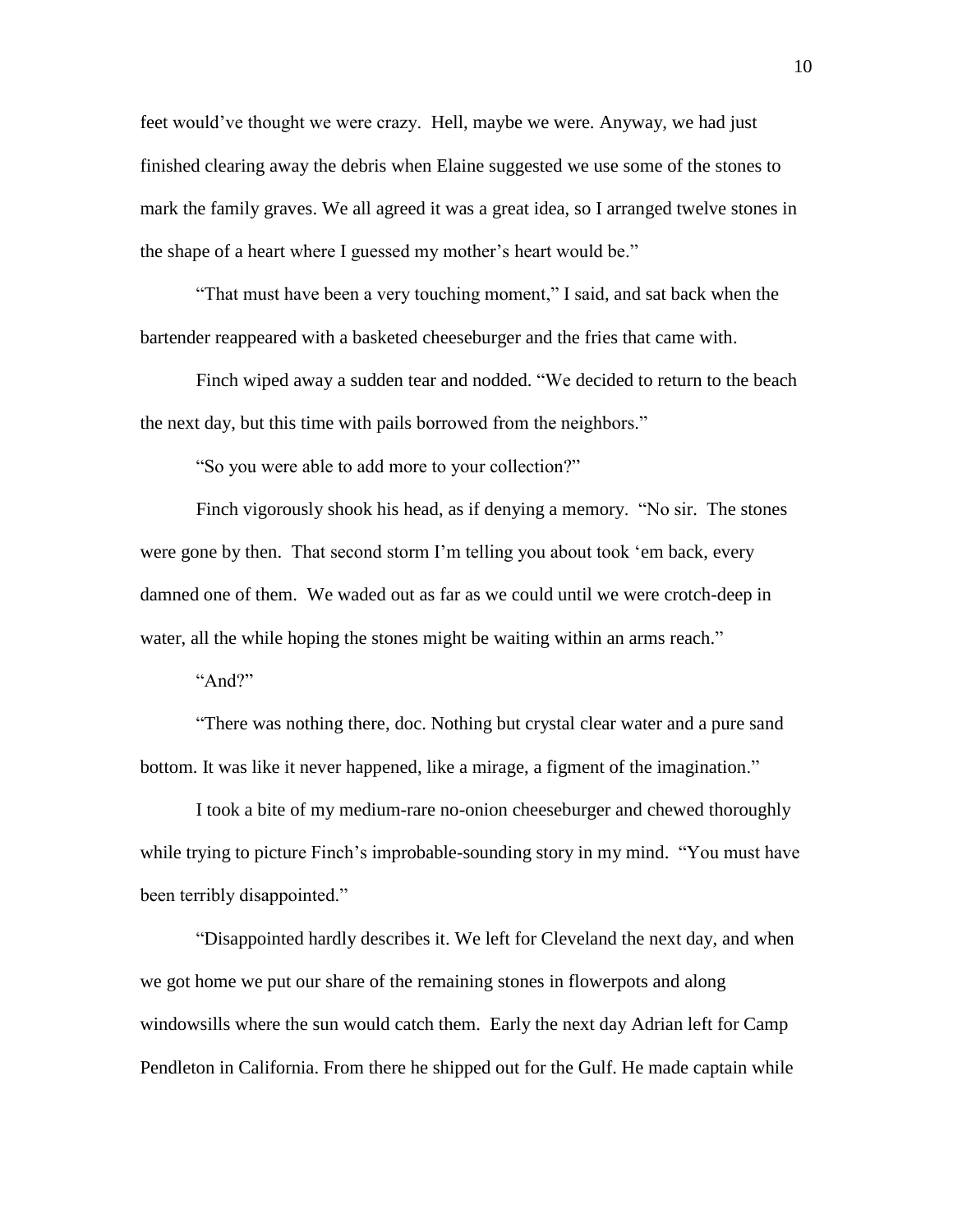he was in Kuwait, but he never came home. His commanding officer wrote to tell us that our son was killed by what they called 'friendly fire'. He was only twenty-three. Among Adrian's personal effects were a pair of silver captain's bars, his dog tags, and this stone"

I reached for my martini and took a deep throat-burning swallow. "Look, Finch," I said. "Maybe I misjudged you. If so, please accept my apologies."

Without asking if it was okay to smoke he shook a Camel from the half-empty pack at his elbow and lit it off a Zippo with the iconic Marine Globe and Anchor engraved into its chrome-plated case.

"It rained last night," he said, changing the subject. "Nothing like this of course, but enough to wake me from a recurring dream in which Adrian keeps getting blown up over and over again. Knowing from experience that sleep would never come, I rolled out of bed and stumbled down the hallway to my sister's old bedroom. I use it as a hobby room now. Stamps. I collect stamps. I was guided by a nightlight that had been Adrian's every since he was a child. Funny that he should have been afraid of the dark but he was."

I sensed what was coming. "Look, sir. If you don't want to go on…"

With fresh tears glimmering in his rheumy blue eyes, Finch waved me away. "I ran my fingers over the brittle spines of so many books, non-fiction mostly, and stacks of those National Geographic magazines that seem to multiply while you sleep. Nestled between two of Adrian's favorite nursery rhyme books was a scale model of the Porsche sports car he always wanted but will never own. I picked up the twenty-year perpetual calendar my father gave to me on my twelfth birthday. Its perpetuity ran out in nineteen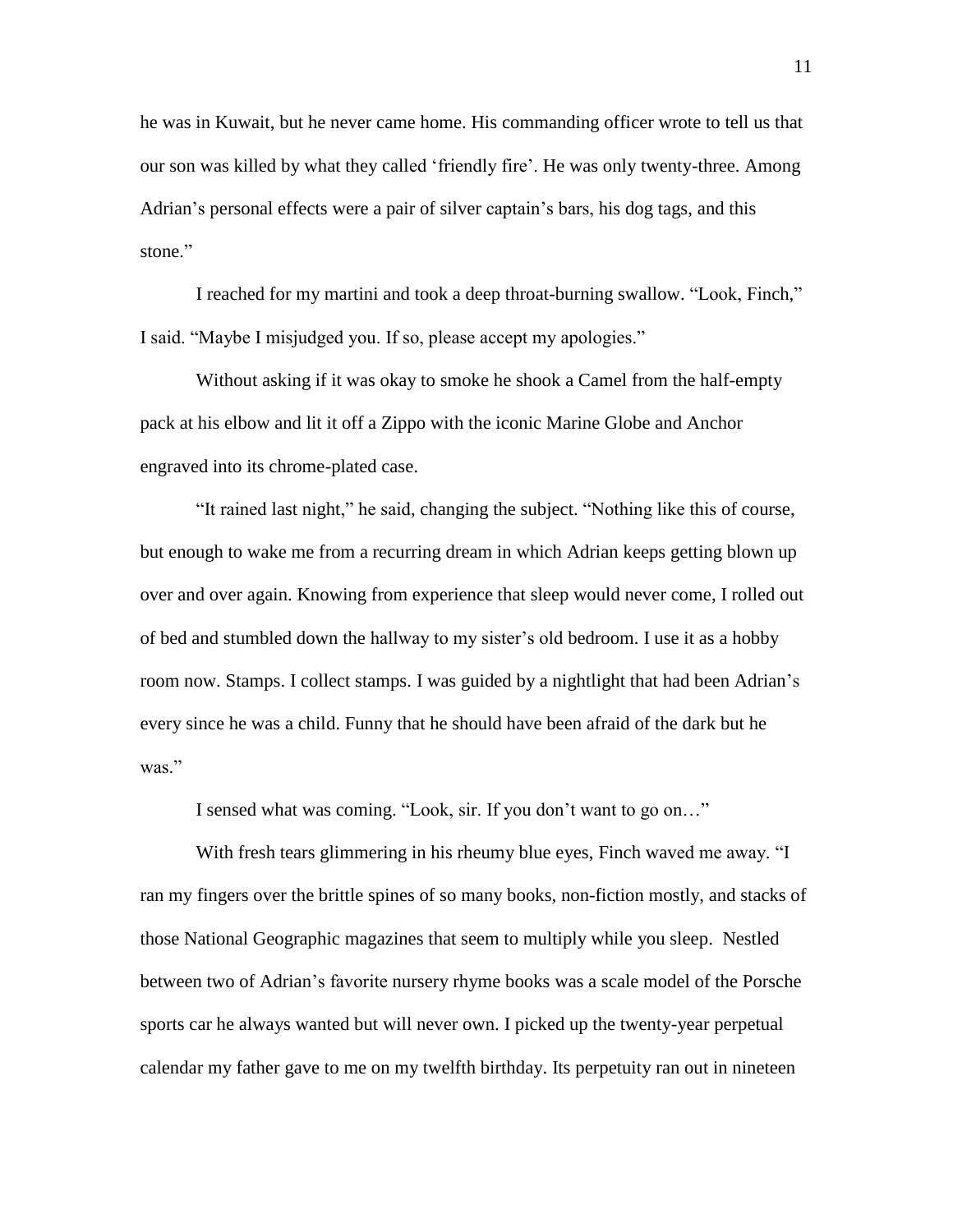seventy one, yet it seems I cannot live without it. Next to it was the grim reminder of another time and place; a brass tag that carries a stamped legend in black enamel. Bureau of Indian Affairs. Wyoming Territory Corpse No. 132. My half-brother gave it to me for my fiftieth birthday. It's heartbreaking to think that some long-dead Shoshone or Arapahoe warrior went to his grave with that horrible thing tied to his toe."

No longer hungry, and with emotion choking back the words that would have seemed trite and banal had they come, I pushed aside my unfinished cheeseburger.

"You're not hungry?" he asked.

"Sorry, no. And please, go on with your story."

"I found the stone where I'd left it in the clay ashtray Adrian made for me when he was in second grade. It's crudely but lovingly made, and it also holds his silver captain's bars and dog tags. When I picked up the stone a subtle shift of cool air seemed to move through the room. I swear to you doc, I could not release it; this thing that once scoured a glacial lake bottom now seemed to radiate with a heat of its own. I'm no deep thinker, but to have let this stone go would have sent me spinning through time and space to the beginning; back to that sliver of time when I was the youngest human on the planet. I carried it back to bed with me and there, in that silent lonely room, with the stone held against the liver that's killing me, it seemed as if every atom in the cosmos was pressing down on me."

Finch's remarkable story left me drained. I scarcely noticed that the storm had moved off. I reached for my briefcase and still-damp patch jacket and stood to leave. "Thank you," I said, and added, "For everything."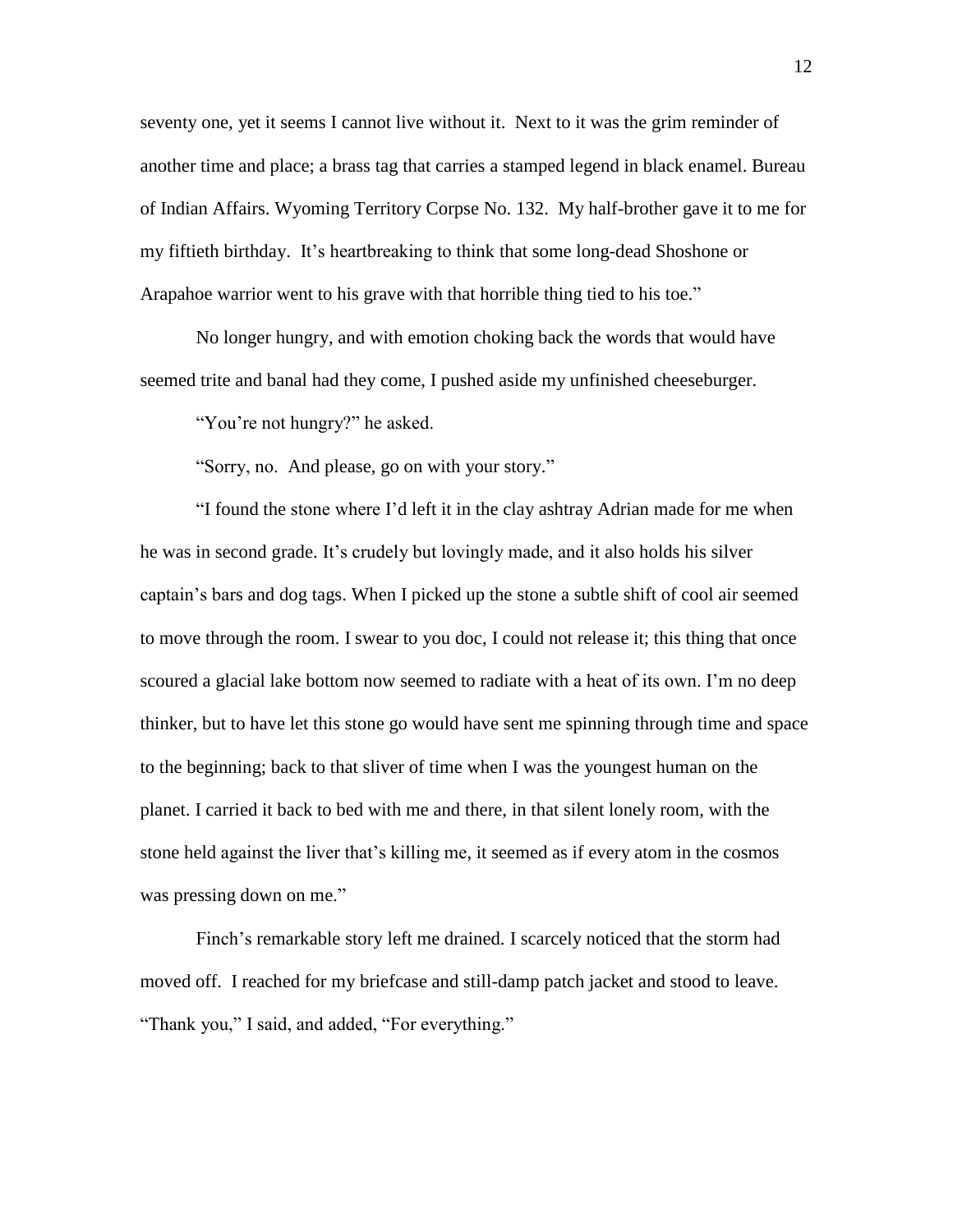He reached for the stone and thrust it towards me. "Please," he said, "do an old man a favor, and take this with you."

"I couldn't. Not now."

"I insist."

"If you must," I said, "give it to that couple in front."

Fresh tears spilled from his eyes. "No doctor. They are too young for an old man's memories, especially now, when they are still creating their own. In time, the boy will remember drinking too many Mexican beers, and the girl will remember it rained."

"And if I don't?"

Finch placed the stone that remained slick with whiskey and sweet-vermouth into my hand and smiled. "In that case there'll be no one to remember, and it will become nothing more than an ordinary stone."

# # #

Fifteen years have passed, but I still have the stone. It remains on my writing desk as a reminder of Finch and his dead Marine. But time is getting away from me too. A recent winter thunderstorm woke me from a fitful and dream-filled sleep that seemed to carry with it some unfinished portent. Next to me my wife shifted and turned in her sleep, her breathing soft and regular. Unable to sleep, I threw off the bedcovers and stumbled down the darkened hallway to my office.

I flicked on the desktop reading lamp to see arrayed family photographs that seemed to question my naked presence in the half-light. I picked up the stone where I keep it next to my computer and held it tight, as if to protect it from a sudden chill that seemed to come from everywhere and nowhere.